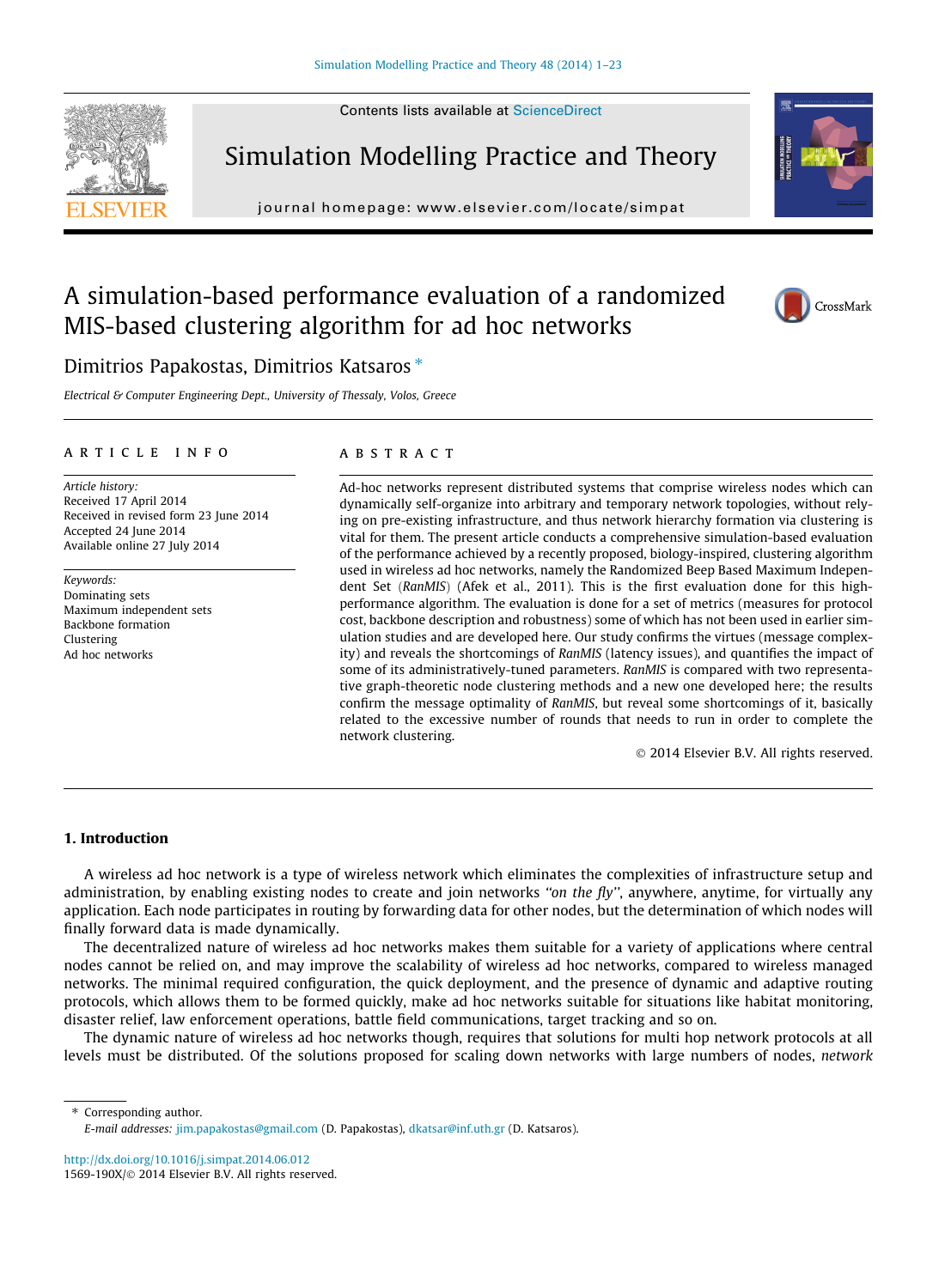clustering is among the most investigated for mobile ad hoc networks  $[2-12]$ , for sensor ad hoc networks  $[13,14]$ , for wireless mesh networks [\[15\]](#page--1-0) and for vehicular ad hoc networks [\[16–18\]](#page--1-0). Other solutions of network management such as topology control [\[19\]](#page--1-0) are remotely related to this work.

The basic idea in clustering is that of grouping network nodes that are in physical proximity, thereby providing the flat network a hierarchical organization, which is smaller in size, and simpler to manage.

The subsequent backbone construction uses the induced hierarchy to form a communication infrastructure that is functional in providing desirable properties such as minimizing communication overhead, choosing data aggregation points, increasing the probability of aggregating redundant data, and consequently minimizing the overall power consumption.

In a clumpy approach, clustering algorithms can be divided in two major families. The first with its roots in graph theory, exploits the localized network structure for estimating dynamically the clusterheads (CHs), while the second provides mechanisms to ameliorate the fact that nodes belonging to the backbone are solely responsible for carrying out all communication, thus running out of energy very soon. Namely, the latter family addresses the energy consumption problem, that is essentially proposes ways to rotate the role of CH among nodes of clusters e.g., the SPAN [\[20\]](#page--1-0), the LEACH [\[21\]](#page--1-0) and the HEED [\[22\]](#page--1-0) protocols. The proposed methods use the residual energy of each node in order to direct its decision about whether it will elect itself as a CH or not. However, this family's methods ignore topological features of the nodes.

The former family of protocols encompasses the most representative and successful solutions in the area of network management. This is because while it exploits the wealth of information extracted from the network topology particularities, it can also take into account application specific requirements, such as QoS. Moreover, algorithms of this family can easily be combined with a round robin CH rotation method as was described in [\[13\]](#page--1-0), and thus exploit all the advantages the energyefficient algorithms provide.

Recently, RanMIS [\[1,23\]](#page--1-0) – which belongs to the first family – was proposed as a message-optimal algorithm; it employees a probabilistic technique for node clustering and enables every node to independently decide on its role in the clustered network. It ensures rapid convergence, while keeping the message overhead low. Its message complexity on CH selection was studied analytically in [\[23\],](#page--1-0) but its performance is still in question with respect to the delay it incurs for the clustering protocol termination, for the 'stability' of the created clusters in case of node failures, and so on. The focus of this paper is exactly to fill this gap by conducting a detailed experimental evaluation of RanMIS by simulation.

RanMIS competitors were selected from two distinct protocol categories.<sup>1</sup> The first category is oriented on providing the network with a two-layer hierarchical organization comprised by groups of nodes, i.e., clusters. One 'special' node of each cluster (the CH) participates in the so-called backbone; the backbone nodes form a dominating set (DS) over the flat network topology. This means that, each node that is not in the backbone, has at least one backbone node as its neighbor. Backbone nodes are joined via gateway nodes. Apparently, if the flat network is connected, it is deterministically guaranteed, that the backbone is connected as well. Distributed Clustering Algorithm (DCA) is a high-performance representative of this category.

The second category retains the layered structure of the first category, and it is oriented on facilitating routing without the need of gateway nodes. The concept behind this category is that of building a Connected Dominating Set (CDS) directly, without firstly selecting CHs and then joining them. It was initially introduced by Das et al. in  $[24]$  when they proposed the concept of creating a communication spine inside a flat network topology in order to support unicast, multicast, and fault-tolerant routing within an ad hoc network. WuLi is a practical and robust representative of this category.

Contrary to RanMIS's randomized nature, its competitors use iterative clustering techniques, meaning that a node waits for a specific event to occur or certain nodes to decide about their role before making a decision themselves.

#### 1.1. Motivation and contributions

The problem of providing a hierarchical organization for ad hoc networks is of crucial importance due to the widespread deployment of such networks (e.g., mobile ad hoc networks, sensor networks, vehicular ad hoc networks) and their scalability problems. Despite the fact that a really large number of algorithms have been proposed during the last decade for performing clustering, the proposal and study of protocols which exhibit low message complexity, fast convergence, incremental backbone maintenance, resilience to hub node failures, connectivity preservation, and backbone stability is still in quest. The considered clustering algorithms seem to encompass all the aforementioned features and therefore their detailed, joint investigation is a significant task for the area of ad hoc network management.

In this context, the present article makes the following contributions:

- We investigate for the first time by detailed simulation the performance of RanMIS. In particular:
	- We confirm its message optimality for backbone construction across all examined network topologies.
	- We reveal the impact of parameter D on the number of rounds before RanMIS terminates; moreover, we prove its independence on each node's neighborhood size, contrary to RanMIS' original article suggestion.
	- We question the value of parameter  $M$  as suggested by the authors of RanMIS.

 $1$  More detailed arguments about the selection of competitors can be found at subSection [3.4](#page--1-0).